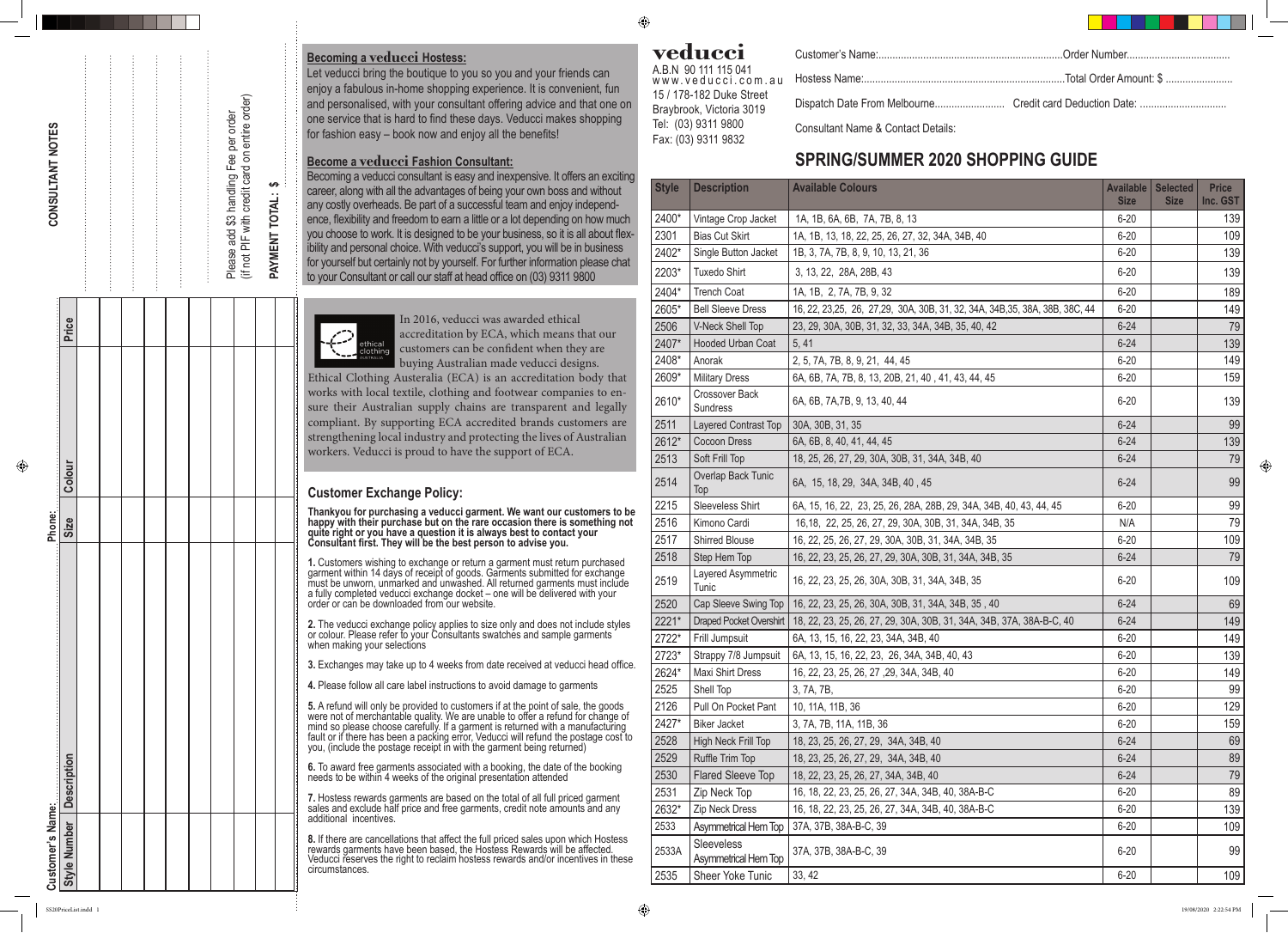#### **Fabulous Hostess Rewards**

Host a presentation and be eligible to receive one 1/2 Pric Rewards Garment from this collection, if and when full pric reach \$299 and in addition to rewards tabled below.

| /2 Priced Hostess<br>full priced sales   |                                         |                |               |               |                              |                     | *Receiving The Next Season's Brochure      |  |
|------------------------------------------|-----------------------------------------|----------------|---------------|---------------|------------------------------|---------------------|--------------------------------------------|--|
|                                          |                                         |                |               |               |                              |                     |                                            |  |
| eeks                                     |                                         |                |               |               |                              |                     |                                            |  |
| Number of 1/2 Price<br>garments achieved |                                         |                |               |               |                              |                     |                                            |  |
| 1                                        |                                         |                |               |               |                              |                     |                                            |  |
| $\mathbf 1$<br>$\overline{1}$            | Order Number: (Consultant to complete): |                |               |               |                              |                     |                                            |  |
| $\mathbf 1$                              |                                         |                |               |               |                              |                     |                                            |  |
| 1<br>$\mathbf 1$                         |                                         |                | Work Phone:   |               |                              | Signature:          |                                            |  |
| 1                                        |                                         |                |               |               |                              |                     |                                            |  |
| $\mathbf 1$                              |                                         |                |               |               |                              |                     |                                            |  |
|                                          |                                         |                |               |               |                              |                     |                                            |  |
|                                          |                                         |                |               |               |                              |                     |                                            |  |
| presentation                             |                                         |                |               |               |                              |                     | *More Information on Becoming a Consultant |  |
| $eeks$ ) = 1                             |                                         |                |               |               |                              | Expiry Date:        |                                            |  |
| ift voucher                              |                                         |                |               |               |                              |                     |                                            |  |
|                                          |                                         |                |               |               |                              |                     |                                            |  |
|                                          |                                         |                |               |               | Name on Card:                |                     |                                            |  |
| 2 Price garments<br>hieved               |                                         | Email:         |               |               |                              |                     |                                            |  |
|                                          | Date                                    |                |               |               | Card Type: VISA / MASTERCARD |                     |                                            |  |
| $\mathbf{1}$                             |                                         |                |               |               |                              |                     |                                            |  |
| $\sqrt{2}$                               |                                         |                | Home Phone:   |               |                              |                     |                                            |  |
| $\overline{2}$<br>$\mathfrak{Z}$         |                                         |                |               |               |                              |                     |                                            |  |
| $\overline{4}$                           |                                         |                |               |               |                              |                     |                                            |  |
| 5                                        |                                         |                |               |               |                              |                     |                                            |  |
| riced garment per                        |                                         |                |               |               |                              |                     | *Hosting a Presentation                    |  |
| additional sales.                        |                                         |                |               |               |                              |                     |                                            |  |
|                                          |                                         |                |               |               |                              |                     |                                            |  |
| ability:                                 |                                         |                |               |               |                              |                     |                                            |  |
| Free Hostess                             |                                         |                |               |               |                              |                     |                                            |  |
| nt maybe<br>Booking levels               |                                         |                |               |               |                              |                     |                                            |  |
| REE garments,                            |                                         |                |               |               |                              |                     |                                            |  |
| om the collection                        |                                         |                |               |               |                              |                     |                                            |  |
| held.                                    | Hostess Name:                           | Customer Name: | Mobile Phone: | Home Address: | PAYMENT DETAILS              | Credit Card Number: | YES, I am interested in:                   |  |
|                                          |                                         |                |               |               |                              |                     |                                            |  |

ă

 $\bigoplus$ 

#### **Hostess rewards with 1 booking held within 4 weeks**

| <b>Full Priced Sales</b><br>(FPS)  | Select from available FREE◆<br>garments            | <b>Number</b><br>garmen |
|------------------------------------|----------------------------------------------------|-------------------------|
| Host a<br>presentation。            | NB: $\circ$ Full price sales must<br>reach \$299   |                         |
| \$499                              |                                                    |                         |
| \$749                              | $\overline{2}$                                     |                         |
| \$999                              | 3                                                  |                         |
| \$1299 *Garment level              | 4                                                  |                         |
| \$1649                             | 5                                                  |                         |
| \$2099                             | 6                                                  |                         |
| \$2549 *Garment Level              |                                                    |                         |
| For each additional<br>\$450 sales | 1 extra free garment per<br>additional \$450 sales |                         |
|                                    | Handling Fee per Order: \$3                        |                         |

#### A BONUS \$80 gift voucher is achieved when the prese **sales reach \$999 plus 2 bookings.**

| <b>Full Priced Sales</b>           | Select from<br>available FREE◆<br>garments | Number of 1/2 Price garments<br>achieved                           |  |
|------------------------------------|--------------------------------------------|--------------------------------------------------------------------|--|
| Host a presentation <sup>®</sup>   |                                            | 1                                                                  |  |
| \$499                              |                                            | 2                                                                  |  |
| \$749                              |                                            | $\mathfrak{p}$                                                     |  |
| \$999                              |                                            | 3                                                                  |  |
| \$1299                             |                                            | 4                                                                  |  |
| \$1649                             |                                            | 5                                                                  |  |
| For each additional<br>\$450 sales |                                            | 1 extra 1/2 Priced garment per<br>every \$450 in additional sales. |  |
| Handling Fee per Order: \$3        |                                            |                                                                    |  |

Eg: \$999 in full price sales + 2 bookings (within 4 weeks) = 1 Half Price garment, 3 Free garments plus an \$80 gift vouch redeemable at the second presentation held.

#### **Hostess rewards with NO booking**

**♦Notes regarding Free Garment availability: Styles** marked \* AND \*\* are not available as Free Hostes Reward Garments, however, ONE \* garment maybe selected at each of the \$1299 & \$2549 FPS + 1 Booking While \* and \*\* garments are not available as FREE gar they are available for Half Price. All hostess rewards garments must be selected from the available at the time the presentation is held.

| 2536   | <b>Covid Hoodie</b>             | 37A                                                         | $6 - 24$ | 119    |
|--------|---------------------------------|-------------------------------------------------------------|----------|--------|
| 2537   | <b>Coastal Cardi</b>            | 14, 37A, 38A-B-C                                            | $6 - 24$ | 99     |
| 2638   | <b>Kaftan Tunic Dress</b>       | 6A, 18, 23, 26, 34A, 34B, 37A, 37B, 38A-B-C, 40, 41, 44, 45 | $6 - 24$ | 119    |
| 2639*  | Swish Maxi                      | 37A, 37B, 38A-B-C                                           | $6 - 20$ | 139    |
| 2540   | Wrap Top                        | 37A, 37B, 38A-B-C                                           | $6 - 24$ | 89     |
| 2540A  | Sleeveless Wrap Top             | 37A, 37B, 38A-B-C                                           | $6 - 24$ | 79     |
| 2541   | <b>Gathered Back V Neck Top</b> | 37A, 37B, 38A-B-C                                           | $6 - 24$ | 119    |
| 2542   | Diagonal Ruched Top             | 37A, 37B, 38A-B-C                                           | $6 - 20$ | 79     |
| 2143   | Wide Leg Pant                   | 6A, 6B, 13, 16, 20A, 20B, 22, 45                            | $6 - 20$ | 109    |
| 2143A  | Culotte                         | 6A, 6B, 13, 16, 20A, 20B, 22, 45                            | $6 - 20$ | 99     |
| 2544   | Frill Detail Top                | 37A, 38A-B-C                                                | $6 - 20$ | 89     |
| 2645*  | <b>Florida Dress</b>            | 37A, 38A-B-C                                                | $6 - 20$ | 139    |
| 2146   | Drop Crotch Pant                | 37A, 37B, 38A-B-C                                           | $6 - 24$ | 99     |
| 2347   | <b>Short Casual Skirt</b>       | 12, 19, 20A, 37A, 38A-B-C                                   | $6 - 20$ | 79     |
| 2648   | <b>Heidi Dress</b>              | 14, 37A, 38A-B-C                                            | $6 - 24$ | 119    |
| 2648A  | <b>Sleeveless Heidi Dress</b>   | 14, 37A, 38A-B-C                                            | $6 - 24$ | 109    |
| 2649   | Singlet Maxi                    | 14, 37A, 38A-B-C                                            | $6 - 24$ | 109    |
| 2649A  | <b>Singlet Dress</b>            | 14, 37A, 38A-B-C                                            | $6 - 24$ | 89     |
| 2550   | Tank Top                        | 14, 37A, 38A-B-C                                            | $6 - 24$ | 69     |
| 2551   | <b>Sleeveless Swing Top</b>     | 14, 30A, 30B, 31, 37A, 38A-B-C                              | $6 - 24$ | 79     |
| 2652*  | 3/4 Sleeve Tulip Dress          | 19, 37A, 38A-B-C                                            | $6 - 24$ | 149    |
| 2652A* | <b>Sleeveless Tulip Dress</b>   | 19, 37A, 38A-B-C                                            | $6 - 24$ | 149    |
| 2553   | <b>Bandeaux Bra</b>             | 37A, 38A-B-C                                                | $6 - 24$ | 40/2pk |
| 2054   | Scarf                           | 17                                                          | N/A      | 59     |

| 2155  | <b>Bengal Pant</b>           | 10, 11A, 11B, 36                       | $6 - 24$              | 119    |
|-------|------------------------------|----------------------------------------|-----------------------|--------|
| 2155A | Bengal 7/8 Pant              | 10, 11A, 11B, 36                       | $6 - 24$              | 119    |
| 2156  | <b>Bengal Slim Pant</b>      | 10, 11A, 11B, 36                       | $6 - 24$              | 119    |
| 2156A | Bengal Slim 7/8 Pant         | 10, 11A, 11B, 36                       | $6 - 24$              | 119    |
| 2157  | <b>Tapered Side Zip Pant</b> | 7A, 7B, 10, 11A, 11B, 36               | $6 - 24$              | 129    |
| 2358  | Pull On Midi Skirt           | 3, 10, 11A, 11B, 12, 19, 20A, 36,      | $6 - 24$              | 99     |
| 2359  | Maxi Skirt                   | 19, 37A, 37B, 38A-B-C                  | $6 - 24$              | 89     |
| 2160  | Yoga Pant                    | 37A, 38A-B-C                           | $6 - 24$              | 89     |
| 2161  | <b>Slouch Pant</b>           | 37A, 38A-B-C                           | $6 - 24$              | 109    |
| 2161A | Crop Slouch Pant             | 37A, 38A-B-C                           | $6 - 24$              | 99     |
| 2162  | Legging                      | 37A, 38A-B-C                           | $6 - 24$              | 69     |
| 2162A | <b>Crop Legging</b>          | 37A, 38A-B-C                           | $6 - 24$              | 59     |
| 2563  | Body Cami                    | 14, 19, 35, 37A, 38A-B-C               | $6 - 24$              | 69     |
| 2563A | Tunic Cami                   | 14, 19, 35, 37A, 38A-B-C               | $6 - 24$              | 59     |
| 2564  | Cami                         | 14, 19, 35, 37A, 38A-B-C               | $6 - 24$              | 49     |
| 2665  | <b>Round Neck Dress</b>      | 14, 19, 30A, 30B, 31, 35, 37A, 38A-B-C | $6 - 24$              | 99     |
| 2566  | Round Neck Tunic             | 14, 19, 30A, 30B, 31, 35, 37A, 38A-B-C | $6 - 24$              | 89     |
| 2566A | Round Neck Top               | 14, 19, 30A, 30B, 31, 35, 37A, 38A-B-C | $6 - 24$              | 79     |
| 2567  | Classic V Neck Top           | 14, 19, 30A, 30B, 31, 35, 37A, 38A-B-C | $6 - 24$              | 89     |
| 2568  | Angel Sleeve Swing Top       | 14, 30A, 30B, 31, 35, 37A, 38A-B-C     | $6 - 24$              | 89     |
| 2569* | Shawl Cardi                  | 12, 14, 19, 39, 37A, 38A-B-C           | $6 - 24$              | 139    |
|       |                              |                                        | Handling Shipping Fee | \$3.00 |

Totals: QTY/Price

#### VEDUCCI CLASSIC COLLECTION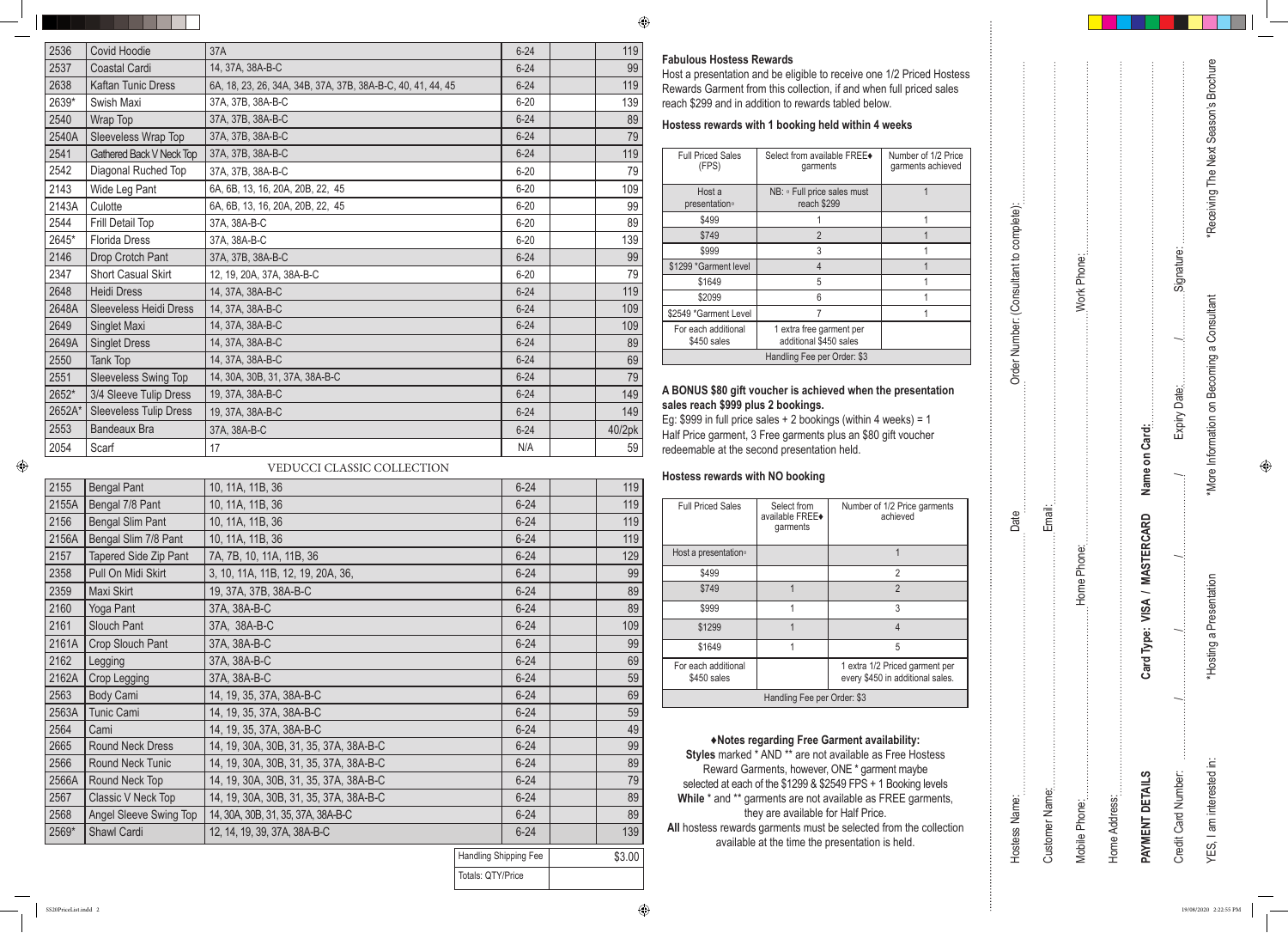| Sw                      | <b>Colours/Prints</b>                                                                                                                                                                        |
|-------------------------|----------------------------------------------------------------------------------------------------------------------------------------------------------------------------------------------|
| 1A                      | Weave Burgundy, Check Blue, Check Pink                                                                                                                                                       |
| 1B                      | Weave Orange, Ribbed Pink, Apricot Whip                                                                                                                                                      |
| $\overline{2}$          | Spot Red, Spot Taupe, Spot Black, Plain Taupe, Plain Grey, Plain Black                                                                                                                       |
| $\overline{\mathbf{3}}$ | Gold Navy, Gold Black                                                                                                                                                                        |
| 5                       | Driftwood, Taupe, Green, Ivory, Midnight, Tan                                                                                                                                                |
| 6A                      | Stripe, Nautical, Small Spot, Large Spot                                                                                                                                                     |
| 6B                      | Floral Black, Grape, Sapphire                                                                                                                                                                |
| <b>7A</b>               | Navy Floral, Wildflower, Watercolour, Yellow Rose, White Floral, Pearl, Ebony                                                                                                                |
| <b>7B</b>               | Pastel Blooms                                                                                                                                                                                |
| 8                       | Hazelnut, Denim, Paprika                                                                                                                                                                     |
| 9                       | Porcelain, Oxford, Grey, Purple, Red, Dark Green, Licorice                                                                                                                                   |
| 10                      | Ivory, Granite                                                                                                                                                                               |
| <b>11A</b>              | Squares, Diamonds, Animal Graphics                                                                                                                                                           |
| 11B                     | Textured Cream, Circle Print, Mosaic Black                                                                                                                                                   |
| <b>12</b>               | Geo Black, Geo Navy                                                                                                                                                                          |
| <b>13</b>               | Pinstripe                                                                                                                                                                                    |
| 14                      | Fuchsia, Citrus, Pearl, Blueberry, Emerald, Denim                                                                                                                                            |
| 15                      | Dotty Black                                                                                                                                                                                  |
| <b>16</b>               | Safari                                                                                                                                                                                       |
| <b>17</b>               | Watercolour Scarf Print, Pearl, Animal, Navy Print                                                                                                                                           |
| <b>18</b>               | Apricot, Aqua                                                                                                                                                                                |
| <b>19</b>               | Jet, Flame                                                                                                                                                                                   |
| <b>20A</b>              | Ebony                                                                                                                                                                                        |
| 20B                     | Dark Navy                                                                                                                                                                                    |
| 21                      | Olive, Blueberry                                                                                                                                                                             |
| 22                      | <b>Blooms</b>                                                                                                                                                                                |
| 23                      | Chartreuse, Coconut, Latte, Grey, Carnation                                                                                                                                                  |
| 25                      | Khaki, Frost, Olive, Ink, Shell, Royal, Peach, Mint, Azure, Raven, Bluebelle, Beige, Lilac                                                                                                   |
| 26                      | Golden Blooms, Red Rose, Magnolia Pink, Magnolia Blue, Feather Scrolls, Scarlet Floral, Purple Floral,<br>Fuchsia Print, Diagonal Stripe, Vintage Rose, Rose Cream, Blue Scarf, Orange Daisy |
| 27                      | Sheer Navy Rose, Self-Stripe Navy                                                                                                                                                            |
| <b>28A</b>              | White, Black                                                                                                                                                                                 |